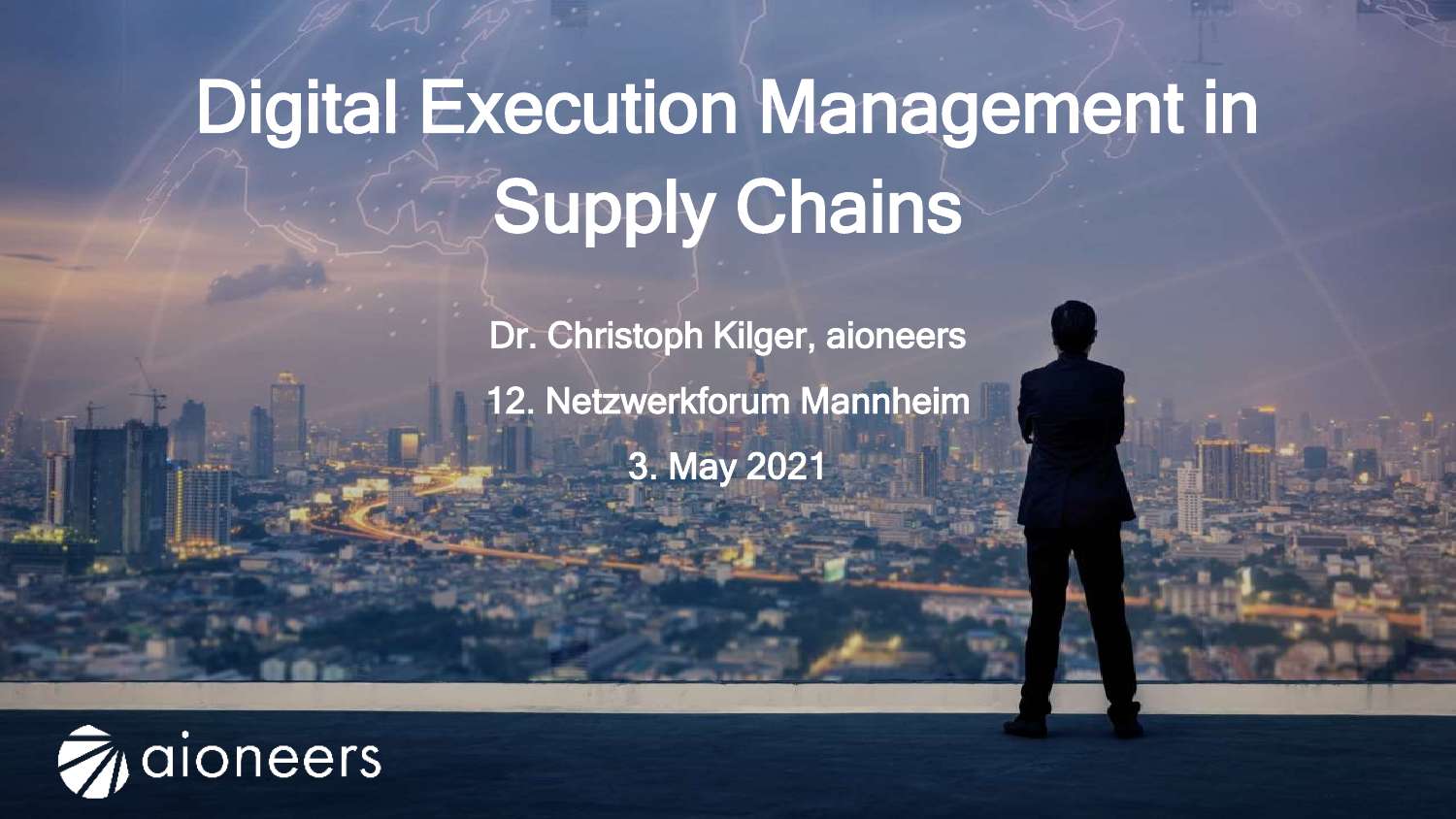# aioneers – building high-performance supply chains

CEO Technology Dr. Andreas Müller

• 22 years in strategy, organization and supply chain management • former CEO and co-founder of J&M Management Consulting • Various leadership roles at EY • Investor & Business Angel

founded 2020 **100 FMP** 50 employees

#### Co-Founders & Leadership Team



#### CEO Service Solutions Dr. Christoph Kilger

- 25 years of experience in supply chain, production, logistics, PLM, strategy and IT at KPMG, J&M, EY and aioneers
- former head of Supply Chain & Operations in EMEIA at EY



#### Chief Innovator & Evangelist

#### Dr. Boris Reuter

- 25 years of experience in supply chain, analytics, quantitative SCM and Operations
- 
- Research at axentiv, softlab/BMW, J&M, EY and aioneers • former global head of Supply Chain Analytics at EY



#### offices in Mannheim & Pune

#### Services & solutions



- demand planning & machinesupply chain segmentation **and the supply chain segmentation**
- control tower **control tower** master planning and sales & operations planning
- materials & production master data management materials
- sustainability & compliance  $\begin{bmatrix} \cdot & \cdot \\ \cdot & \cdot \end{bmatrix}$  production management and OEE optimization
- working capital optimization inventory management and
	- optimization business transformation and change management

Corporate clients in various industry segments



aioneers





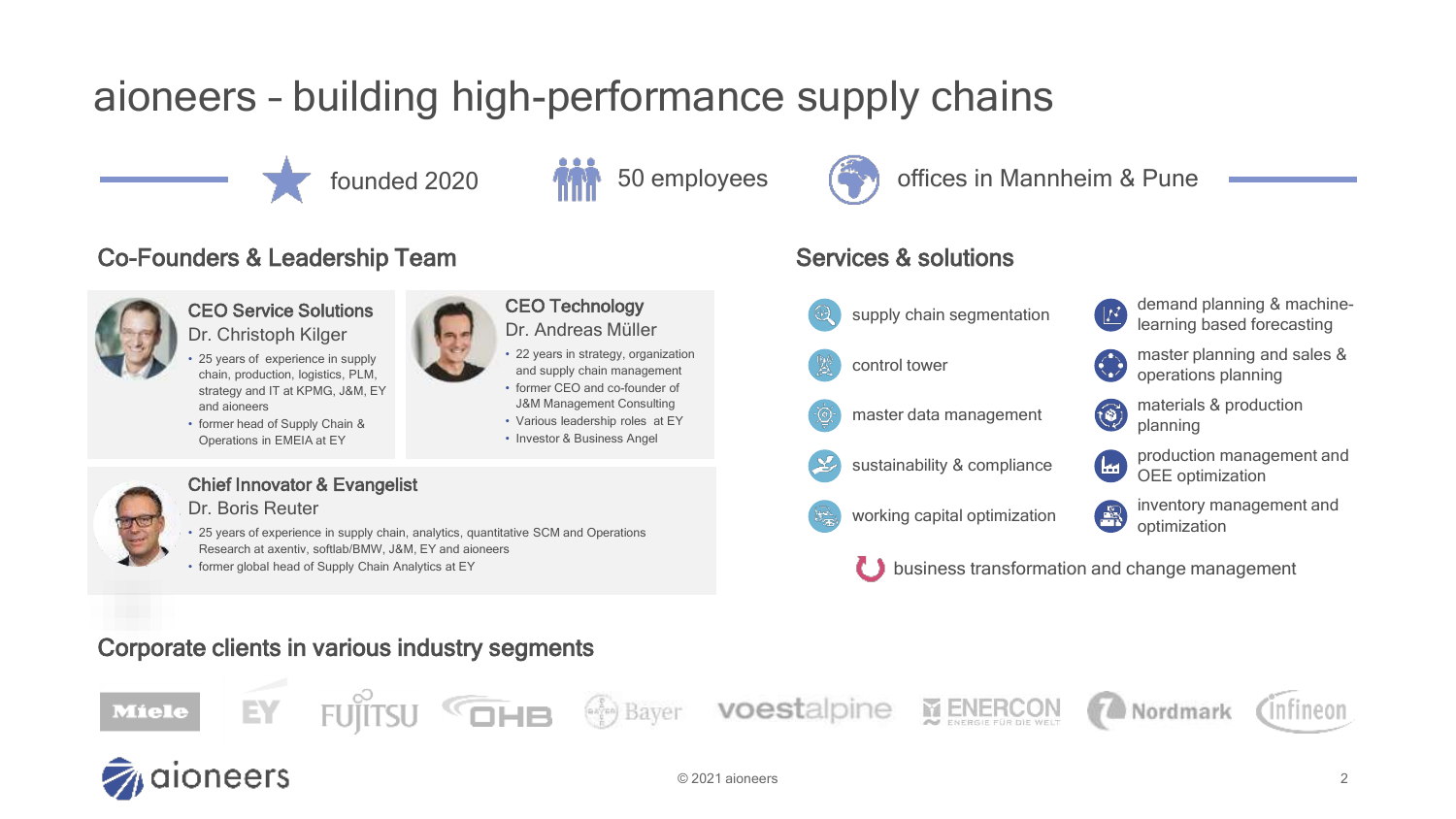# All supply chains lag behind their optimal performance.

We call this supply chain performance gap. There are eight root causes for the supply chain performance gap.



Closing the supply chain performance gap will release up to \$50 million EBIT per \$1 billion of sales

| <b>Financials</b>  | <b>Symptoms</b>                                                    | Value Range*              |
|--------------------|--------------------------------------------------------------------|---------------------------|
| Costs              | <b>Excess manufacturing and service costs</b>                      | $0.5\%$ - 1.5% reduction  |
|                    | <b>Excess logistics and transportation costs</b> 1% - 2% reduction |                           |
|                    | <b>Inventory write-downs</b>                                       | $10\%$ - $40\%$ reduction |
|                    | <b>Premium material costs</b>                                      | $0.5\%$ - 1.5% reduction  |
|                    | Low productivity and high personnel<br>costs                       | $5\%$ - 60% reduction     |
| Working<br>Capital | <b>Excess inventory level</b>                                      | 5% - 25% reduction        |
|                    | Low accounts receivable turnover                                   | $1\%$ - $3\%$ increase    |
|                    | High accounts payable turnover                                     | $0.5\%$ - 5% reduction    |
| Revenue            | Low service levels                                                 | $0.5\%$ - 2% increase     |
|                    | Insufficient effectiveness of sales<br>& marketing                 | $1\% - 4\%$ increase      |

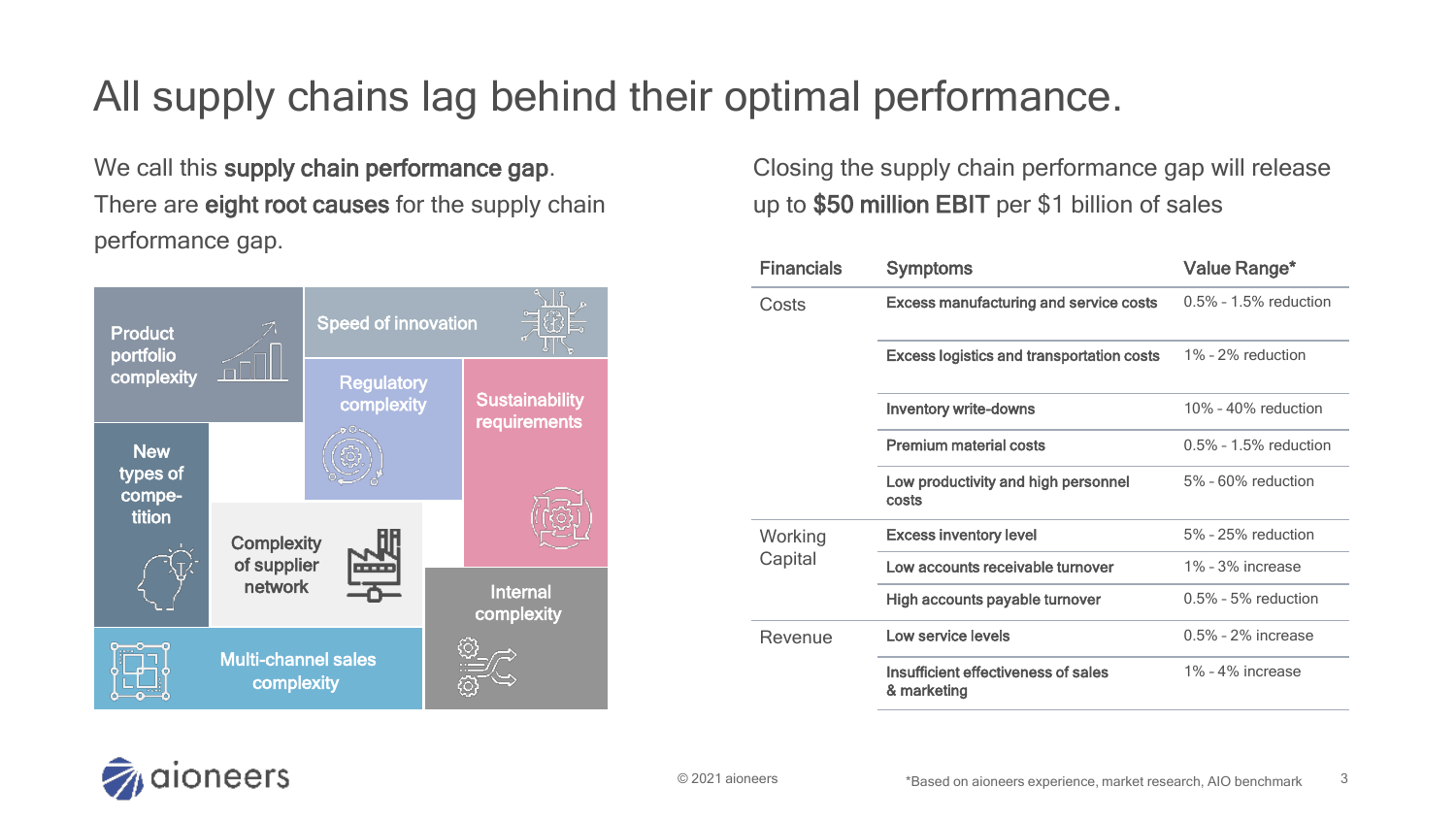### In order to close the performance gap, a multitude of decisions must be made in supply chains and need to be executed

- Product portfolio
- Inventory optimization
- Product modularization
- Planning parameters
- Forecast improvement
- Continuous improvement
- Additional capacity
- OEE stabilization
- Quality improvement
- Supplier management
- Logistics optimization
- Sustainability & regulations









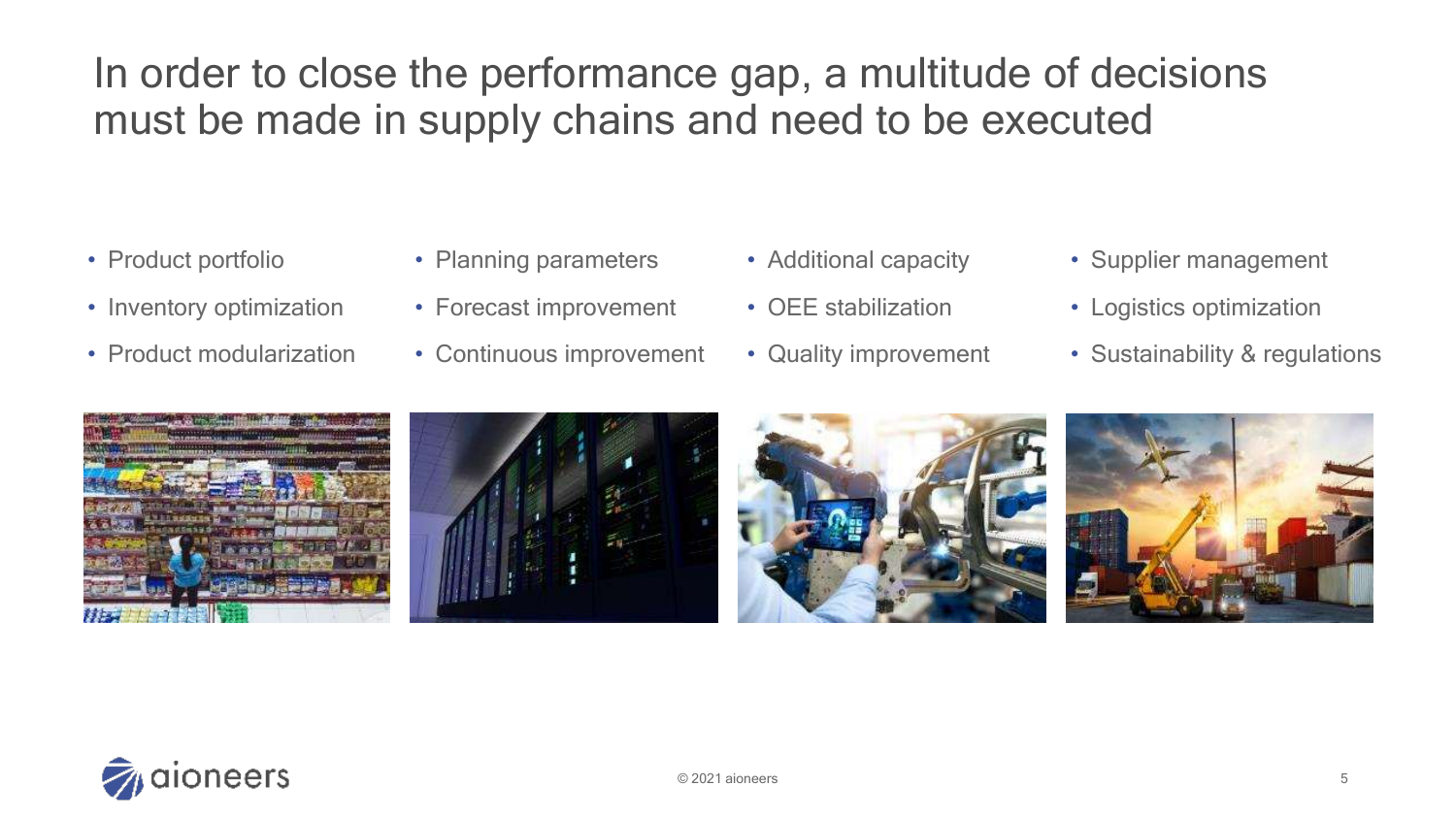Closed-loop supply chain performance management integrates analytics, optimization and execution



### **AIO** insights

gain insights by analyzing supply chain operations and performance

### **AIO** intelligence

detect potentials and optimize powered by intelligent algorithm's



create meaningful actions and ensure execution to impact the future state

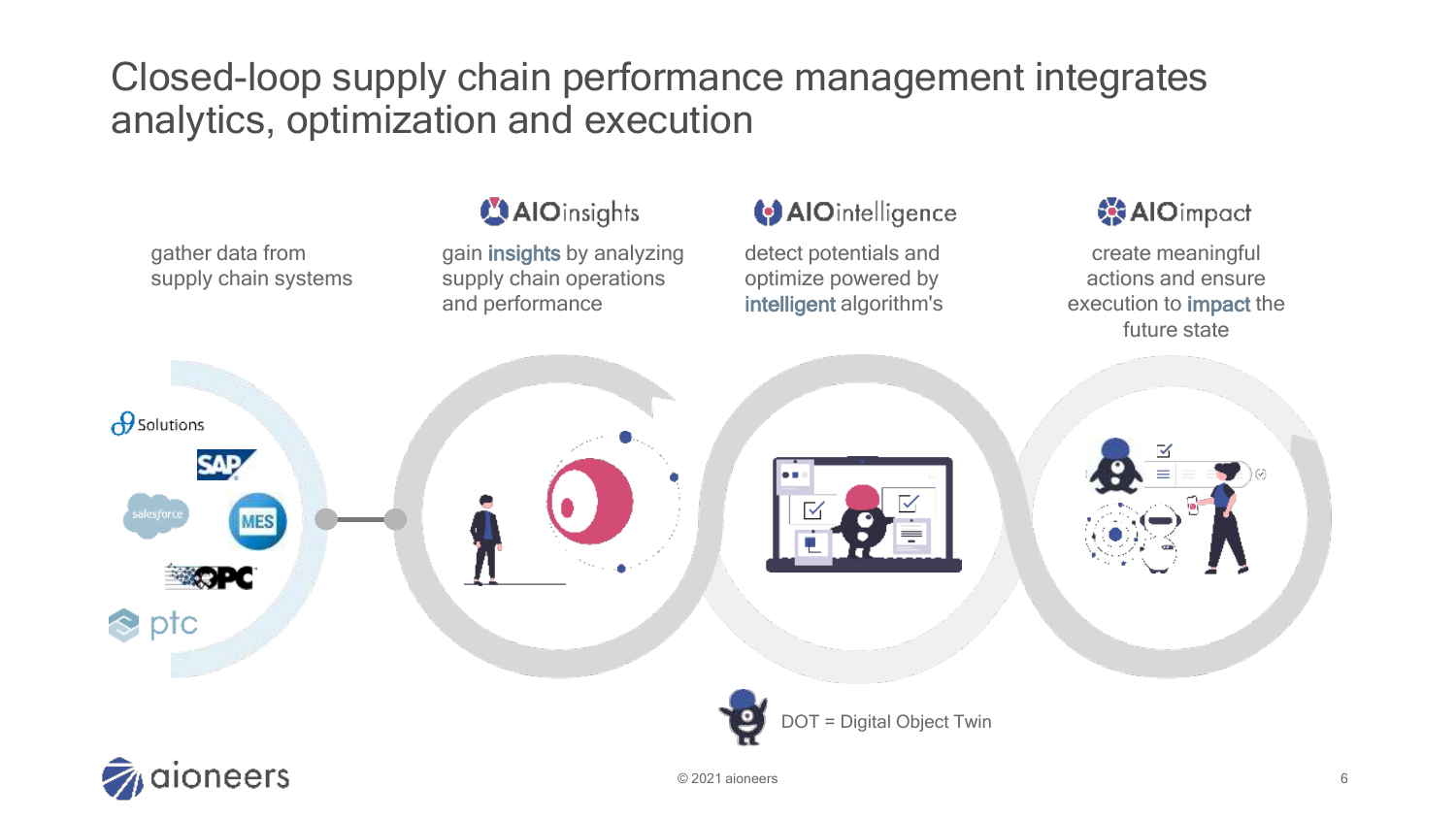## AIO is the open platform for closed-loop supply chain performance management



#### **AlOinsights**

end-to-end analytics with pre-defined analysis and dashboards for material, information and financial flows

### **AIO** intelligence

machine-learning and simulation-based algorithms and methods to optimize planning and operations e.g., forecasting, inventory, production, cash flow

### **※AlOimpact**

supports the execution of one-time improvement initiatives, decisions from recurring processes like sales-and-operationsplanning, and reaction on operational incidents like machine break-downs and supply shortages.



standardized connectors and adaptors to enterprise systems, data lakes, analytics systems, IoT systems and decision support systems

oneers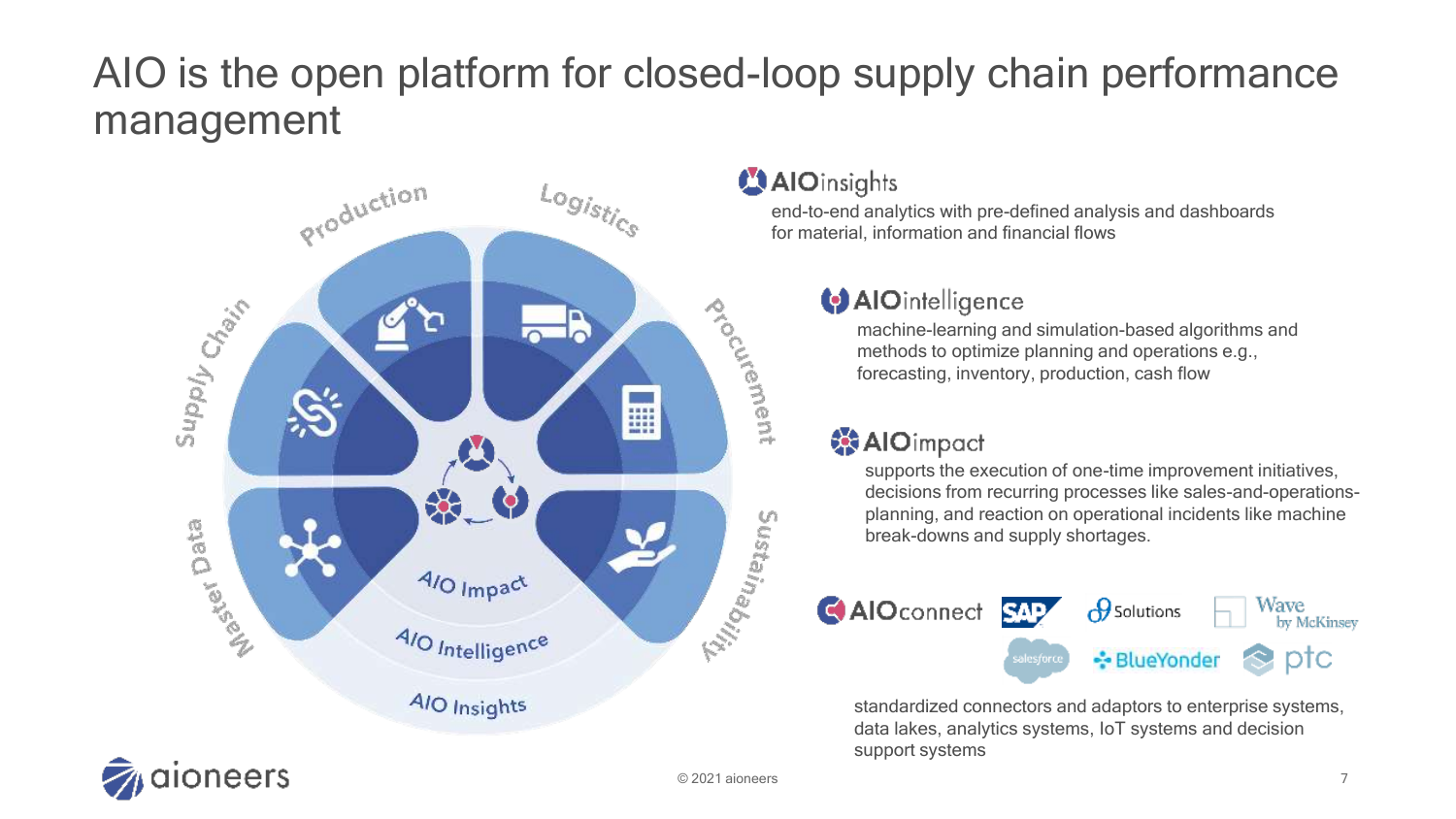Supply chain data can be derived from operational and planning systems, in production mainly from MES and machine gateways

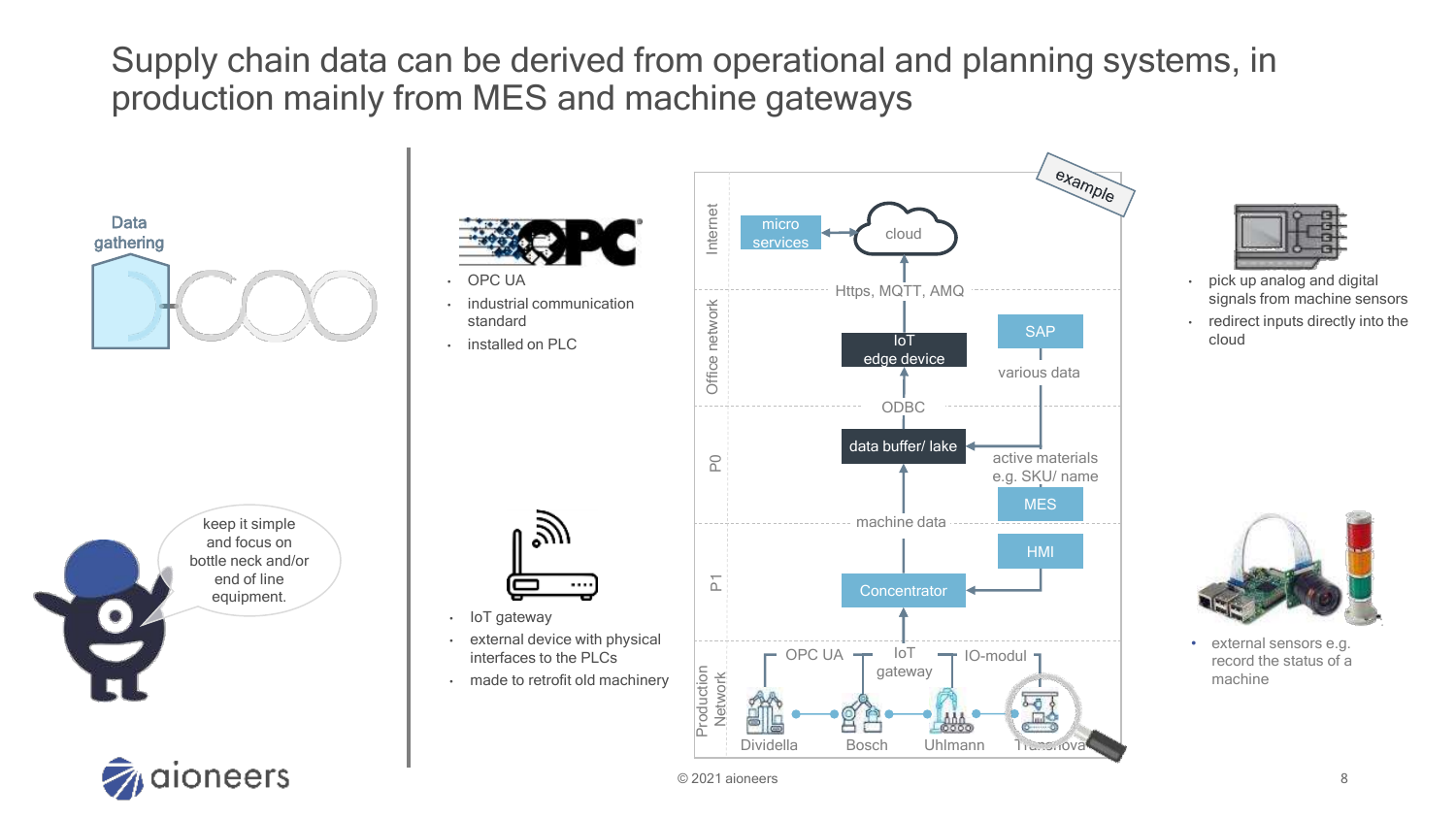### Understand the current situation of the supply chain and set a concrete baseline to measure improvements

AIOinsights

leading, not just lagging indicators  $\begin{bmatrix} \bullet \end{bmatrix}$ 

aioneers

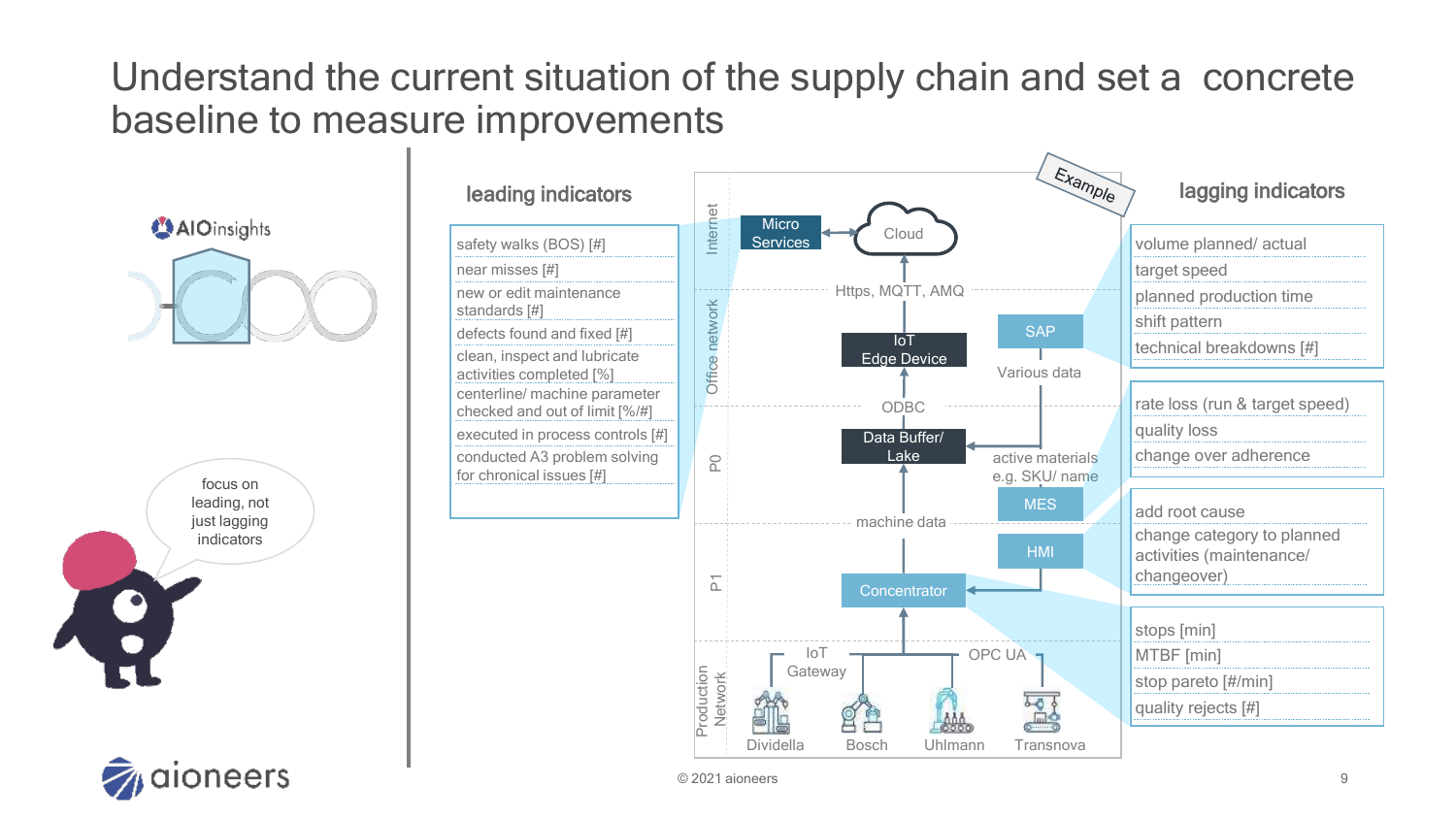### Assess the current state, derive optimized improvement measures and set the future state of the supply chain



aioneers

 $\odot$  2021 aioneers 10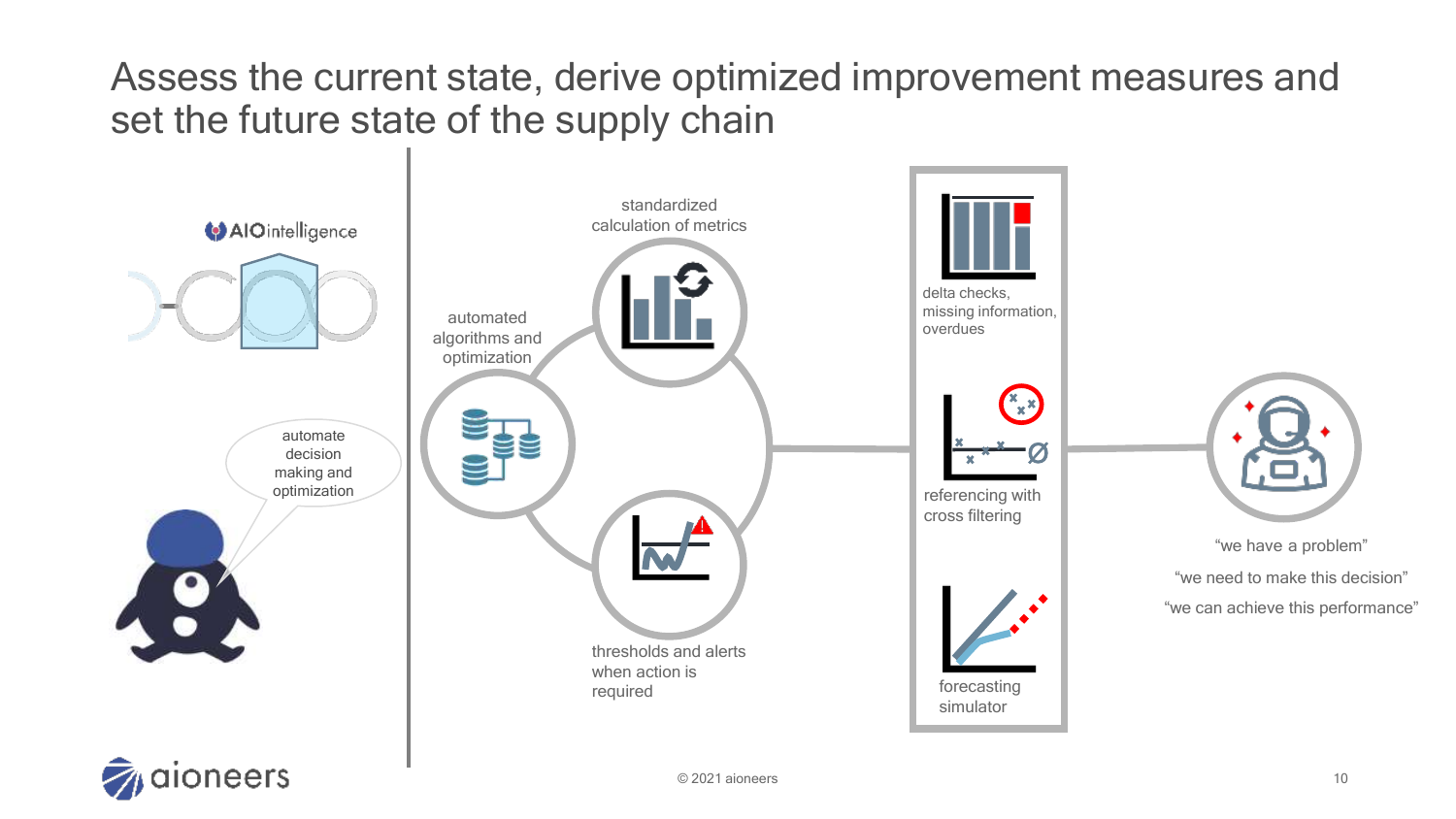### Make decisions and execute resulting actions by autonomous teams in the supply chain

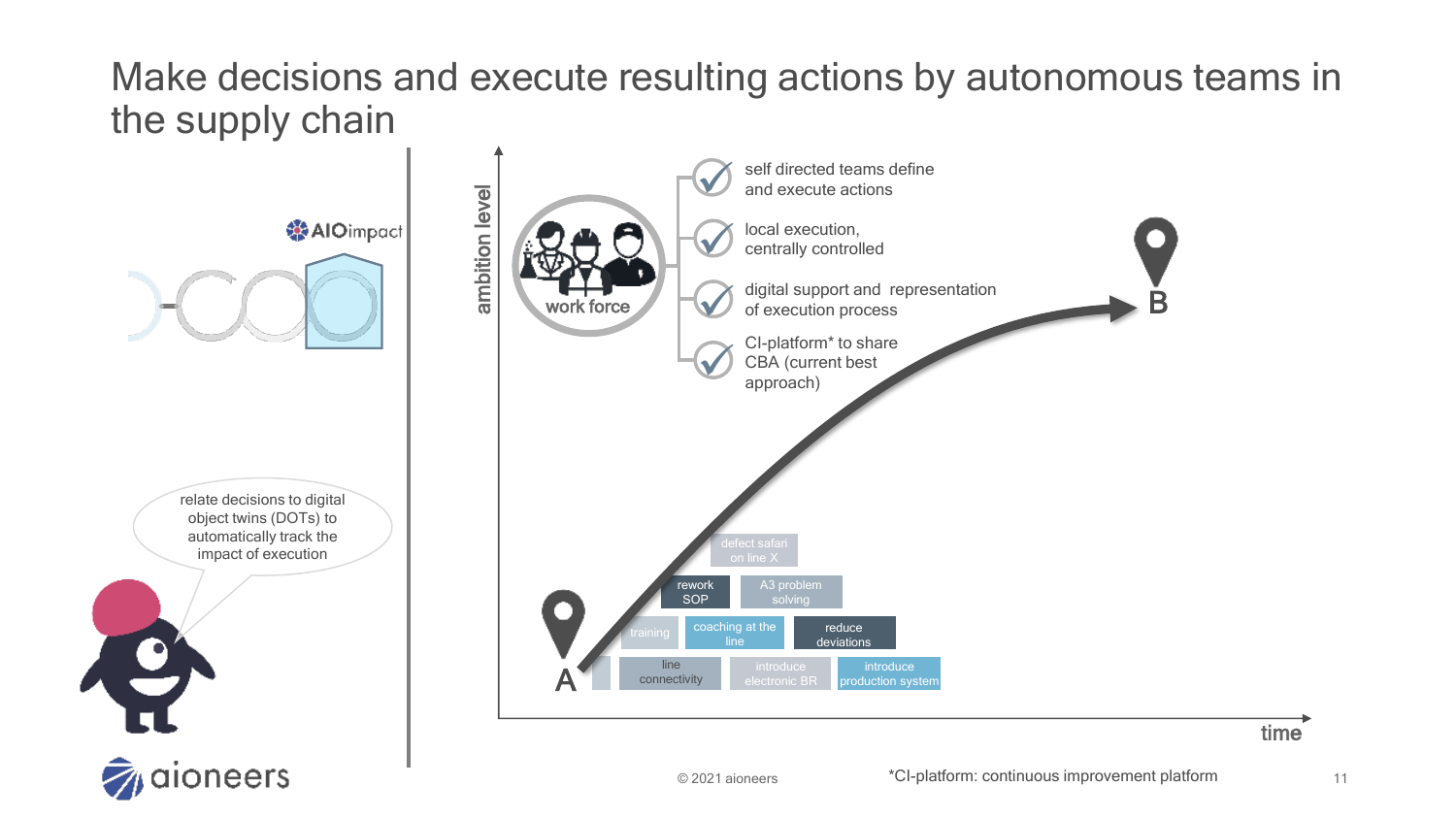# Summary: Closed-loop supply chain performance management

AlOinsights What is going on in my supply chain? How to improve my supply chain? How do I ensure execution?

**Alison** and the state *<u>By World</u>* 1

End-to-end transparency of the supply chain: Understand the current situation and identify improvement areas



Deep-dive into supply chain improvement areas and automated generation of findings (= symptoms of the supply chain performance gap)



**AlOintelligence** 

Generate recommendations to improve the supply chain, based on rule-based engine, machine-learning based forecasting, inventory simulation, and further intelligent algorithms

### ※AlOimpact



Measure the impact and benefits from the execution and drive continuous improvement



Automatically update the state of DOTs, metrics and actions from the analytics system



Connect recommendations and decisions with individual DOTs (inventories, machines, suppliers, …) and track execution